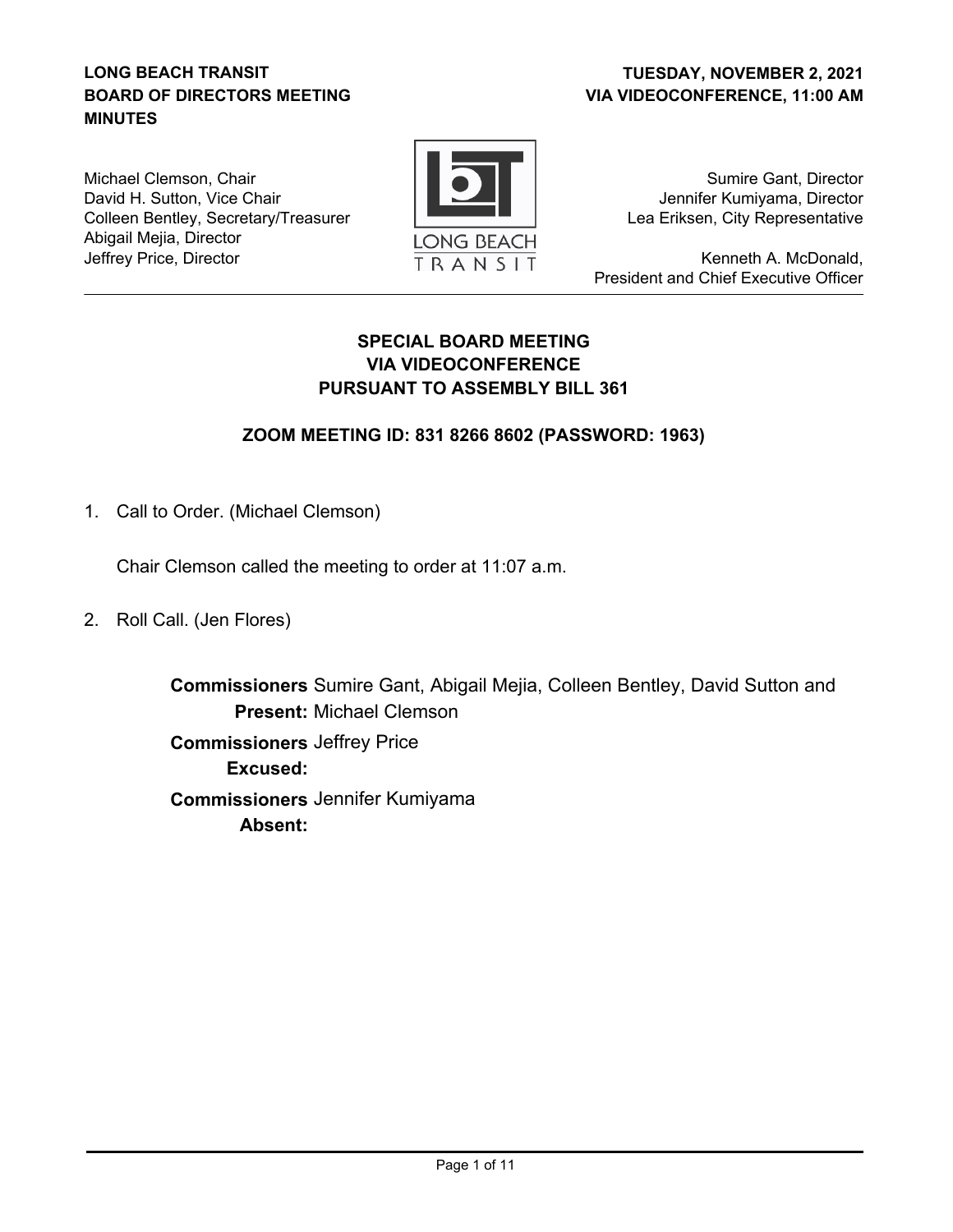Employee Recognition. (Jen Flores) 3.

Employees of the Month for October 2021:

Juan Quintana, Transit Service Delivery and Planning Ivan Hernandez, Maintenance and Infrastructure Oscar Vargas, Administrative Staff

INFORMATION ITEM

Jen Flores, Acting Board Secretary, presented the Employees of the Month for October 2021.

4. Public Comment.

There were no public comments.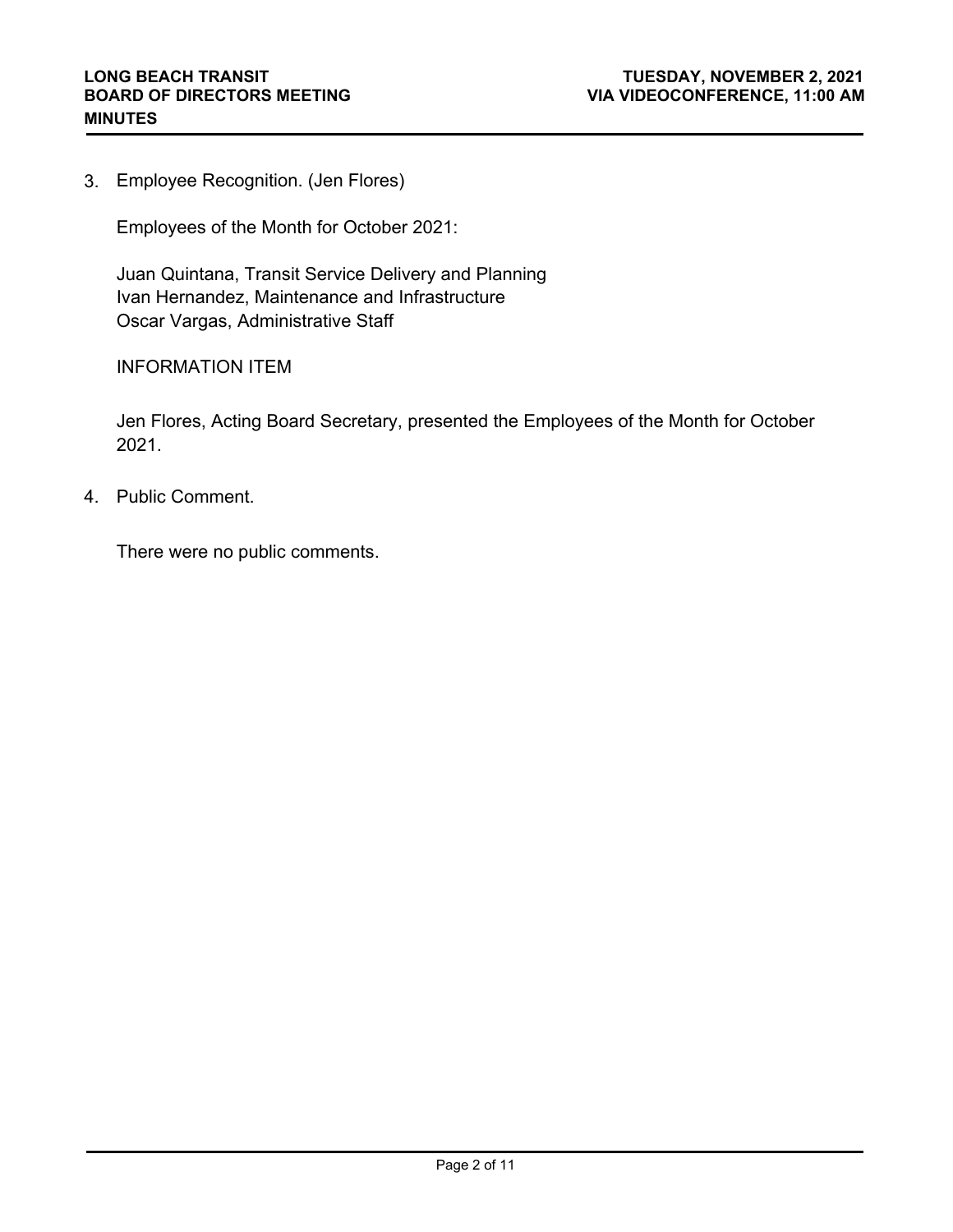5. President and CEO Report. (Kenneth McDonald)

INFORMATION ITEM

Kenneth McDonald, President and CEO, presented the following monthly report:

LBT had a vast reduction in COVID-19 cases. It had been six weeks since the last reported COVID-19 case at any LBT facility.

LBT was one month into reinstated fare collection and there have been no major problems or customer complaints about returning to fare collection.

Passenger fares totaled \$296,728 for the first 12 days of fare collection. AquaLink service revenue for September 17-26, 2021, totaled \$7,449.

LBT's revenue for September Fiscal Year (FY) 2022 was 24% of September FY19 and ridership for September FY22 is 64% of September FY19.

LBT began expanded fixed-route service in the City of Carson on Monday, September 27, 2021.

There have been no major customer complaints about the expanded Carson service.

For the first 90 days, staff will be monitoring the service to establish baselines.

An agreement had been reached with AFSCME regarding work rules and procedures for Warehouse and Stops & Zones employees, including the 3.5% pay increase as reported at the August 26, 2021, Board meeting and the 10-step pay schedule.

The implementation of the agreement for the general unit employees mentioned previously will be established after the November 2, 2021, Board meeting.

Director Gant asked if there were any minor complaints regarding the fare collection and expanded Carson service.

CEO McDonald responded that there were a few complaints about returning to fare collection. Minor issues regarding equipment not working properly and riders being unaware of fare collection were reported.

Discussion ensued regarding ridership numbers.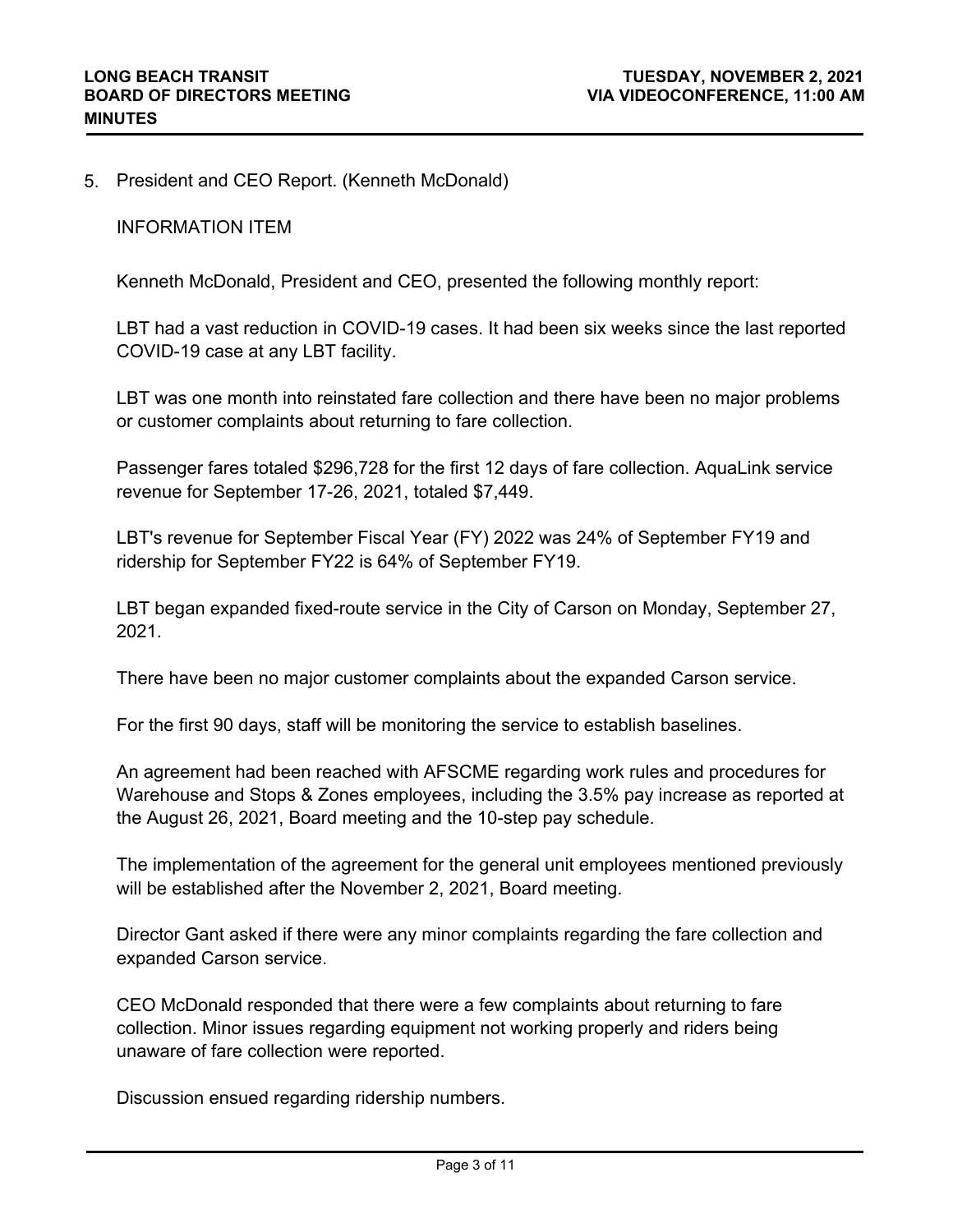Secretary/Treasurer Bentley asked if there were any issues with front-door boarding with the new operator barriers.

CEO McDonald stated that the Operators were having an issue with glare in the afternoon. Staff is working with the vendor to come up with options to reduce glare.

### **NOTICE TO THE PUBLIC**

All matters included on the Consent Calendar are considered routine by the Long Beach Transit (LBT) Board of Directors and will all be enacted by one motion. There will be no separate discussion of these items unless a member of the Board of Directors or the public so requests, in which event the matter shall be removed from the Consent Calendar and considered as a separate item.

### **CONSENT CALENDAR (6)**

Passed the Consent Calendar.

# **A motion was made by Secretary/Treasurer Bentley, seconded by Director Gant, to approve the Consent Calendar Item 6. The motion carried by the following vote:**

- **Yes:** 5 Sumire Gant, Abigail Mejia, Colleen Bentley, David Sutton and Michael Clemson
- **Excused:** 1 Jeffrey Price
	- **Absent:** 1 Jennifer Kumiyama
- **6.** [21-075TR](http://longbeach.legistar.com/gateway.aspx?M=L&ID=237243) Recommendation to approve the minutes of the regular session meeting held on September 23, 2021.

#### **REGULAR CALENDAR**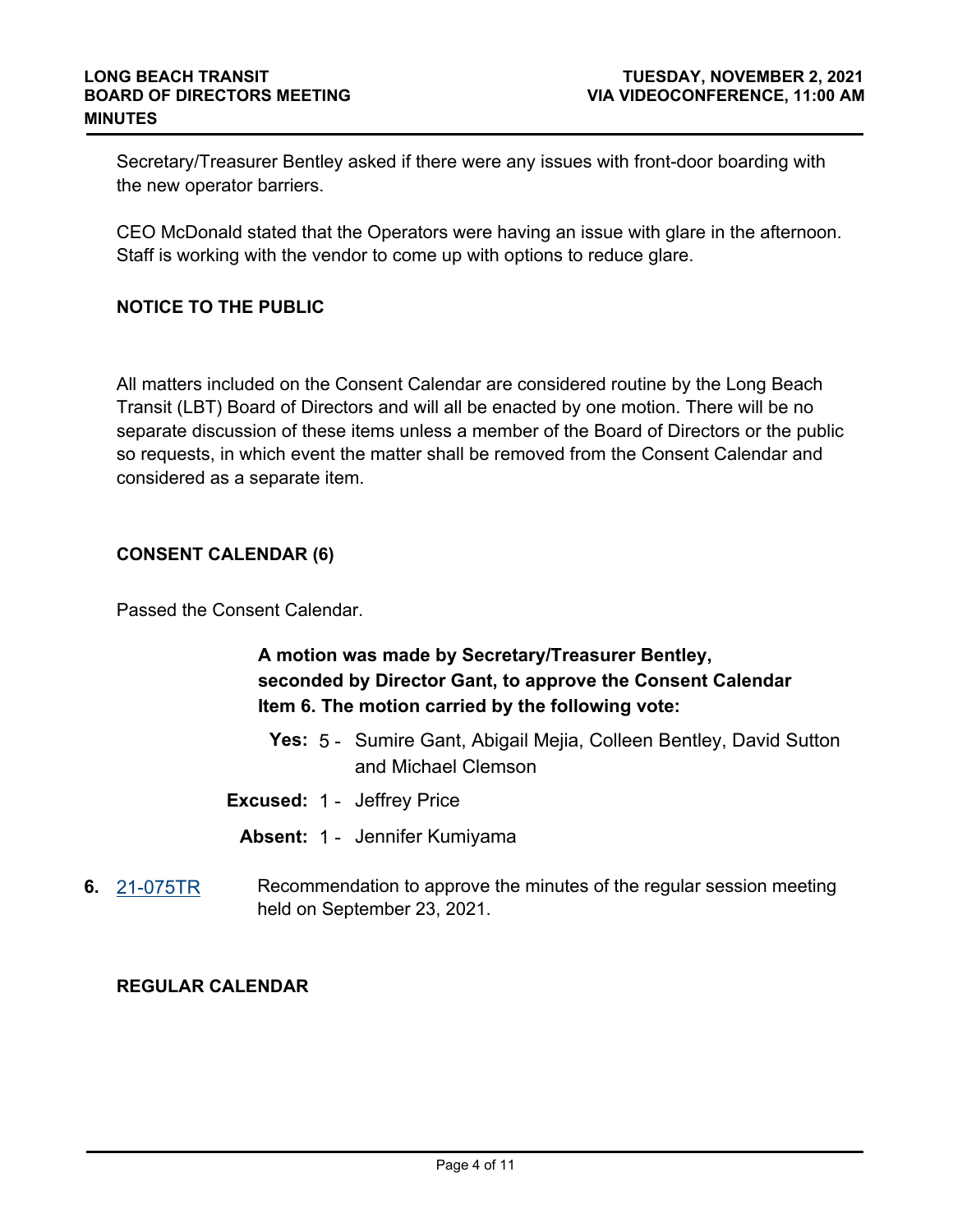#### **7.** [21-076TR](http://longbeach.legistar.com/gateway.aspx?M=L&ID=237245) Monthly Financial Report. (Lisa Patton)

INFORMATION ITEM

Lisa Patton, Executive Director/VP, Finance and Budget, presented the monthly financial report.

Secretary/Treasurer Bentley wanted to know if LBT has been affected by the supply chain delays.

Ms. Patton responded that a strategy was developed early on to anticipate the supply chain issues and LBT has not seen any impact to the fleet.

#### **The TR-Agenda item was received and filed.**

**8.** [21-079TR](http://longbeach.legistar.com/gateway.aspx?M=L&ID=237249) Recommendation to authorize the President and CEO to enter into a three-year, fixed rate contract with Athens Administrators for the provision of management services for workers' compensation claims and medical bill review, as a cost of \$776,589, with two, one-year options at \$274,548 for Option Year One and \$282,784 for Option Year Two, for a total authorization amount not to exceed \$1,333,921. (Noriel Sandoval)

Noriel Sandoval, Manager, Risk, presented the staff report.

Secretary/Treasurer Bentley made a comment regarding exceeding the SBE goal set on the procurement.

Director Gant also commented on exceeding the SBE goal.

A discussion ensued regarding the setting of aspirational DBE goals.

# **A motion was made by Vice Chair Sutton, seconded by Secretary/Treasurer Bentley, to approve recommendation. The motion carried by the following vote:**

**Yes:** 5 - Sumire Gant, Abigail Mejia, Colleen Bentley, David Sutton and Michael Clemson

**Excused:** 1 - Jeffrey Price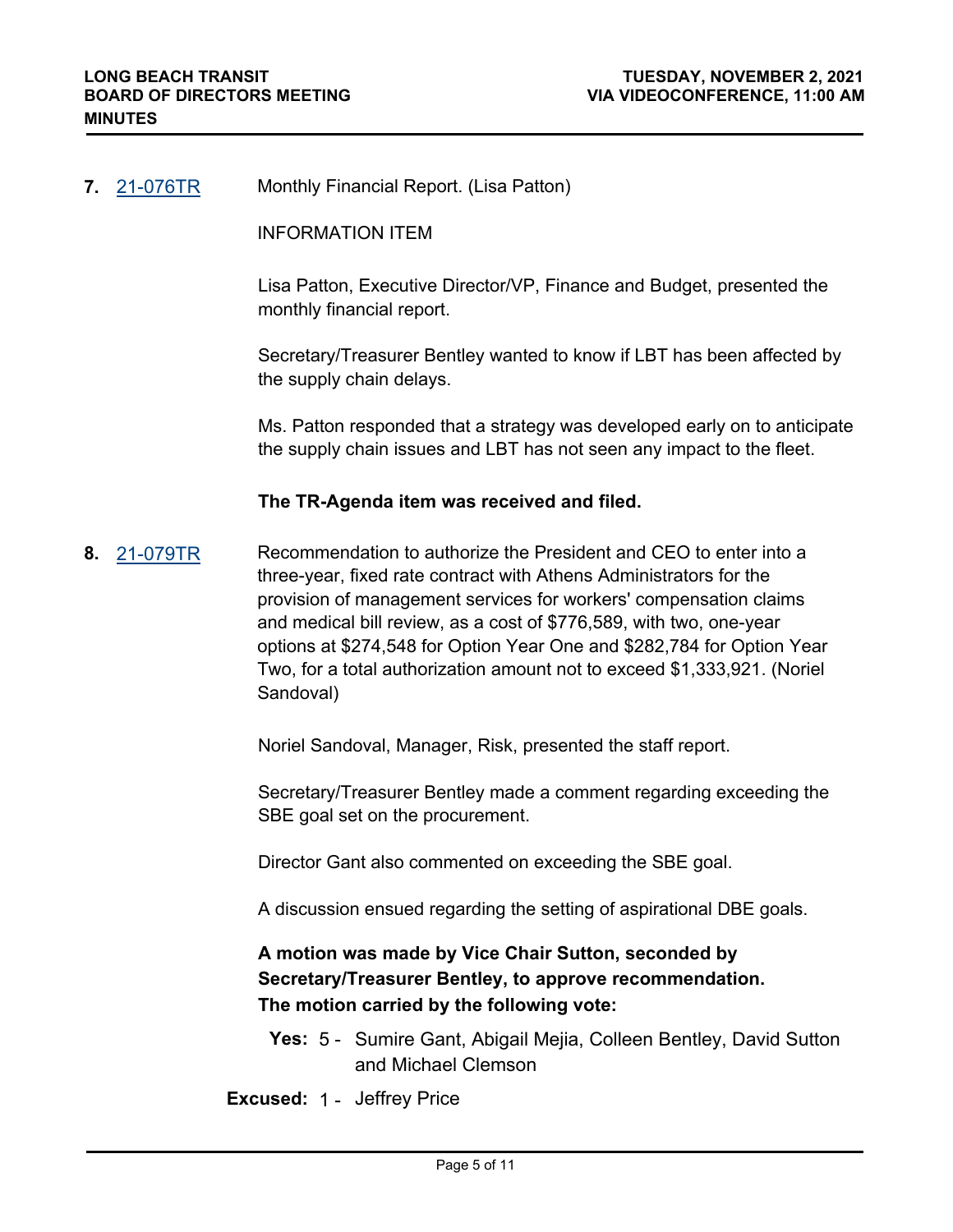#### **Absent:** 1 - Jennifer Kumiyama

**9.** [21-080TR](http://longbeach.legistar.com/gateway.aspx?M=L&ID=237250) Recommendation to authorize the President and CEO to enter into a contract with Letner Roofing Company for roof replacement and restoration services for \$426,000, with a 10% contingency of \$42,600, for a total authorization amount not to exceed \$468,600. (Joanna Bould)

Joanna Bould, Manager, Purchasing, presented the staff report.

Secretary/Treasurer Bentley questioned the condition of the helipad at LBTCO and if LBT was planning to use it.

CEO McDonald responded that the helipad is in good condition and that there were no plans to utilize the helipad at this time.

Discussion ensued regarding the usefulness of the helipad.

Chair Clemson asked if LBT had considered installing rooftop solar on the building.

CEO McDonald stated that it was not an option that had been explored. Staff will look into solar power options.

Discussion ensued regarding solar power usage.

**A motion was made by Vice Chair Sutton, seconded by Secretary/Treasurer Bentley, to approve recommendation. The motion carried by the following vote:**

- **Yes:** 5 Sumire Gant, Abigail Mejia, Colleen Bentley, David Sutton and Michael Clemson
- **Excused:** 1 Jeffrey Price
	- **Absent:** 1 Jennifer Kumiyama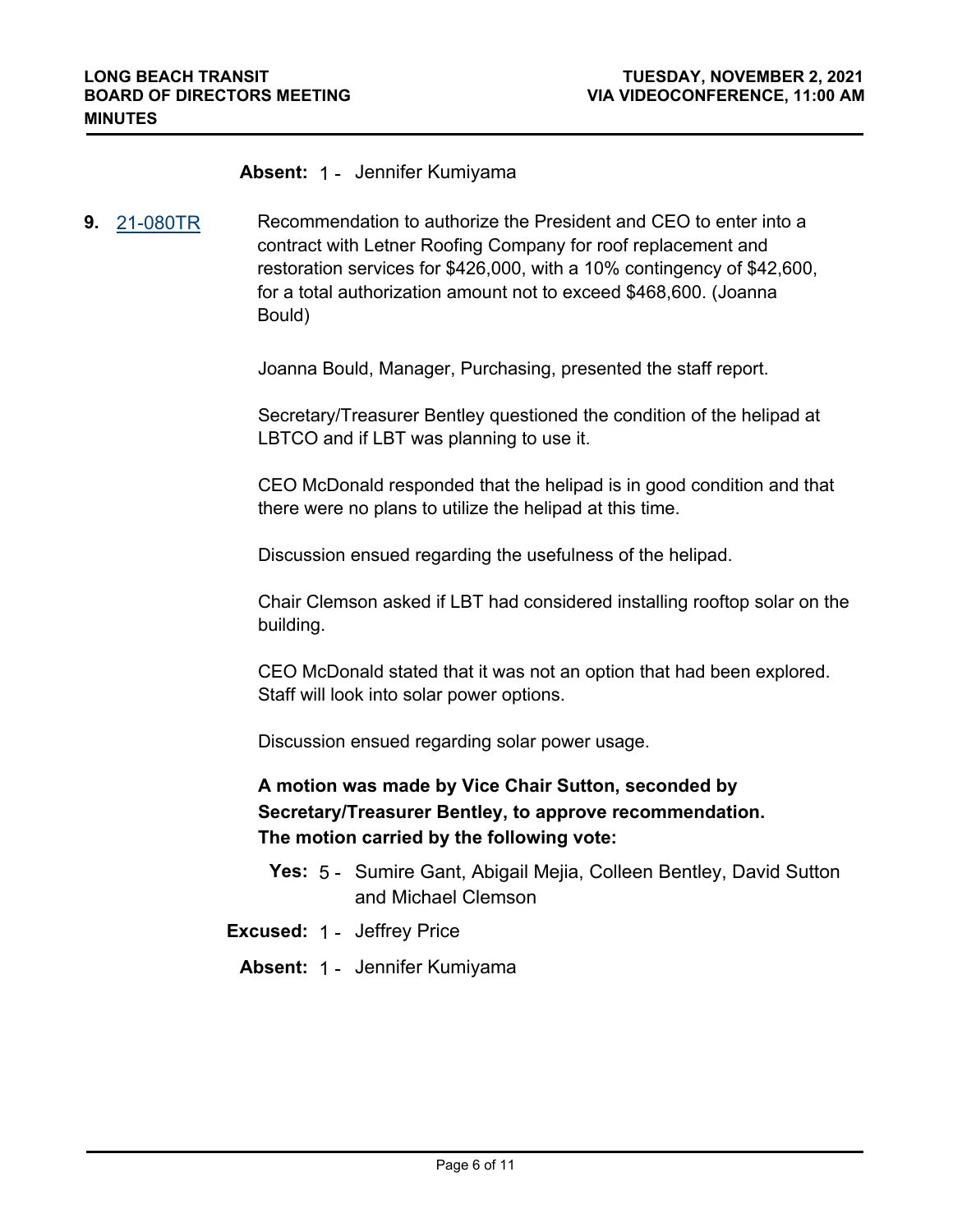**10.** [21-081TR](http://longbeach.legistar.com/gateway.aspx?M=L&ID=237251) Recommendation to approve the Board of Directors meeting dates for Calendar Year 2022. (Jen Flores)

Jen Flores, Acting Board Secretary, presented the staff report.

Chair Clemson requested a new date for the LBT Board meetings.

Discussion ensued regarding changing the date of the Board meetings.

Staff will return to the Board with alternative dates and times for future Board meetings.

## **A motion was made by Vice Chair Sutton, seconded by Secretary/Treasurer Bentley, to approve recommendation. The motion carried by the following vote:**

- **Yes:** 5 Sumire Gant, Abigail Mejia, Colleen Bentley, David Sutton and Michael Clemson
- **Excused:** 1 Jeffrey Price
	- **Absent:** 1 Jennifer Kumiyama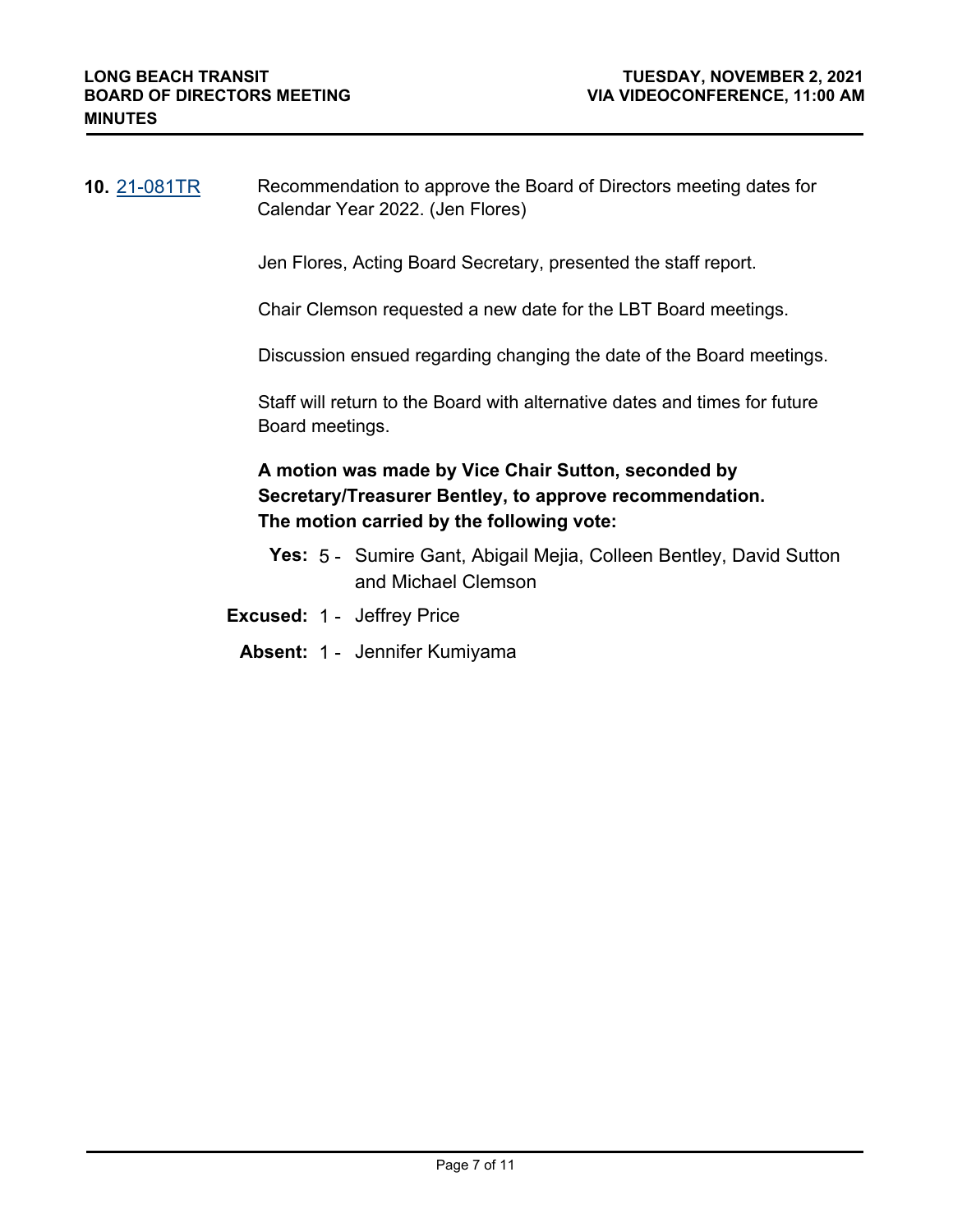**11.** [21-078TR](http://longbeach.legistar.com/gateway.aspx?M=L&ID=237248) Recommendation to authorize the President and CEO to enter into a contract with New Flyer of America, Inc., for the purchase of 10 Heliox HPC 180kW DC power cabinets and 20 Heliox DC charging pedestals, control software and charger commissioning at a cost of \$1,631,894, with a 3% contingency of \$48,957, for a total authorization not to exceed \$1,680,851. (Kenneth McDonald)

CEO McDonald presented the staff report.

Secretary/Treasurer Bentley asked if LBT's current battery electric buses (BEB) could use these chargers.

CEO McDonald responded that they were not compatible, however, all future BEB purchases will be compatible with this charging system.

Chair Clemson made a recommendation for staff to look at Electric Demand Site Management technology.

CEO McDonald stated that staff was already researching into Electric Demand Site Management.

# **A motion was made by Vice Chair Sutton, seconded by Director Gant, to approve recommendation. The motion carried by the following vote:**

- **Yes:** 5 Sumire Gant, Abigail Mejia, Colleen Bentley, David Sutton and Michael Clemson
- **Excused:** 1 Jeffrey Price
	- **Absent:** 1 Jennifer Kumiyama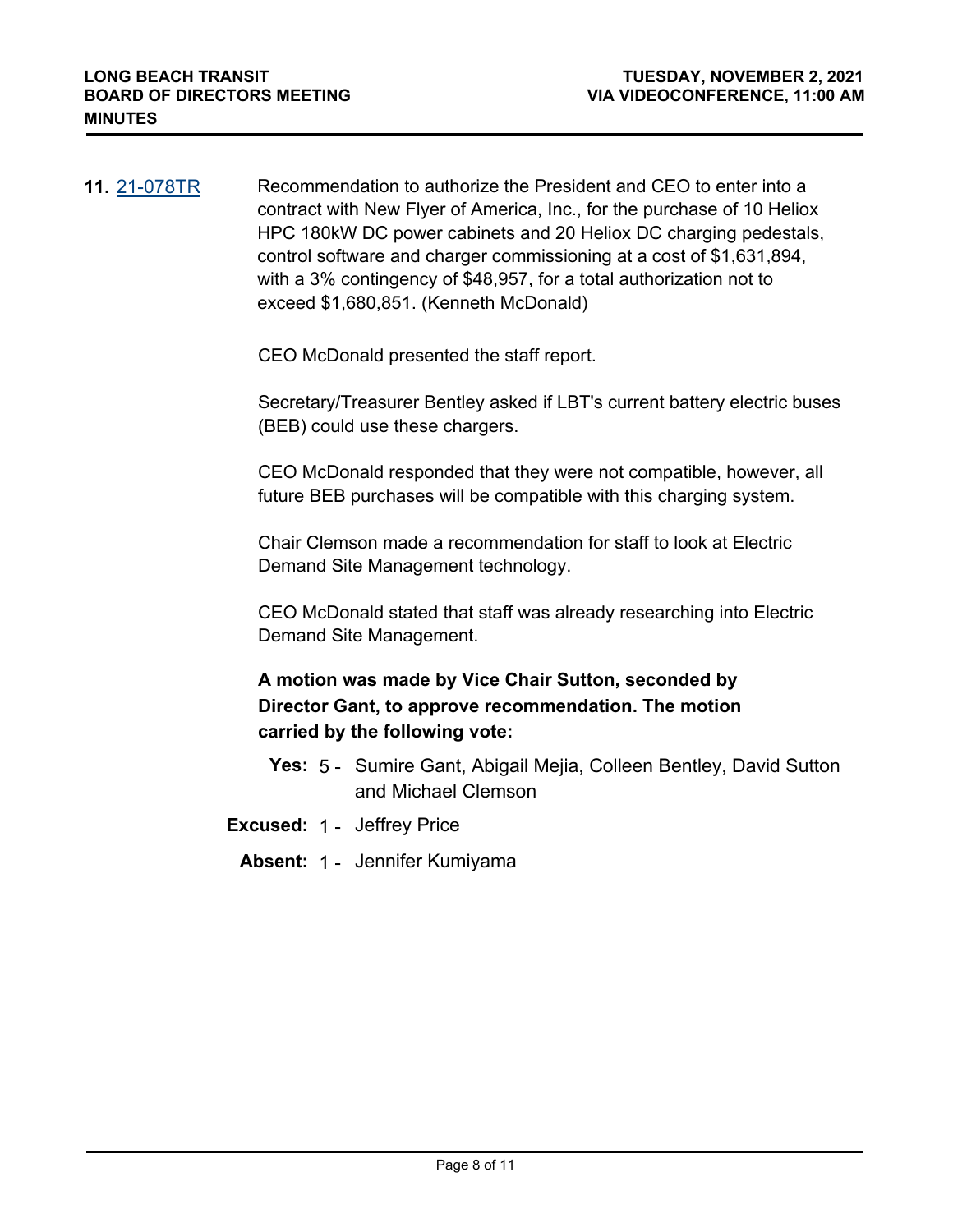| <b>12.</b> 21-077TR | Recommendation to authorize the President and CEO to implement             |
|---------------------|----------------------------------------------------------------------------|
|                     | Long Beach Transit's participation in Phase 1 of Los Angeles               |
|                     | Metropolitan Transportation Authority's regional Fareless Initiative (FSI) |
|                     | pilot program. (Kenneth McDonald)                                          |

CEO McDonald presented the staff report.

Chair Clemson read a public comment from Mayor Robert Garcia.

Secretary/Treasurer Bentley voiced her concerns regarding funding and implementation of the program to schools.

CEO McDonald stated that after the 18-month pilot program, there would be no funding to carry the program forward. Options are being explored for Phase II funding. Regarding the implementation of the program to the schools, Dr. Baker, LBUSD Superintendent, has committed the district to participating in and contributing to the program.

Secretary/Treasurer Bentley asked about Long Beach Community College's (LBCC) participation.

CEO McDonald stated that a meeting had been scheduled to discuss LBCC's participation in the pilot program.

Director Gant made a comment regarding the collaboration between LBT and LBUSD. Director Gant inquired about participation from other school districts in LBT's service area.

CEO McDonald replied that he was in discussions with other school districts regarding their participation.

Director Gant requested an update on participating school districts.

Secretary/Treasurer Bentley voiced her concerns about funding after the pilot program and the long-term impact of the program should funding not be continued.

Chair Clemson expressed the need to research other ways to make the system more effective that are not under LBT's control. He stated that staff should think about reliability and speed of the system around school traffic, transit and emergency vehicle priority lanes.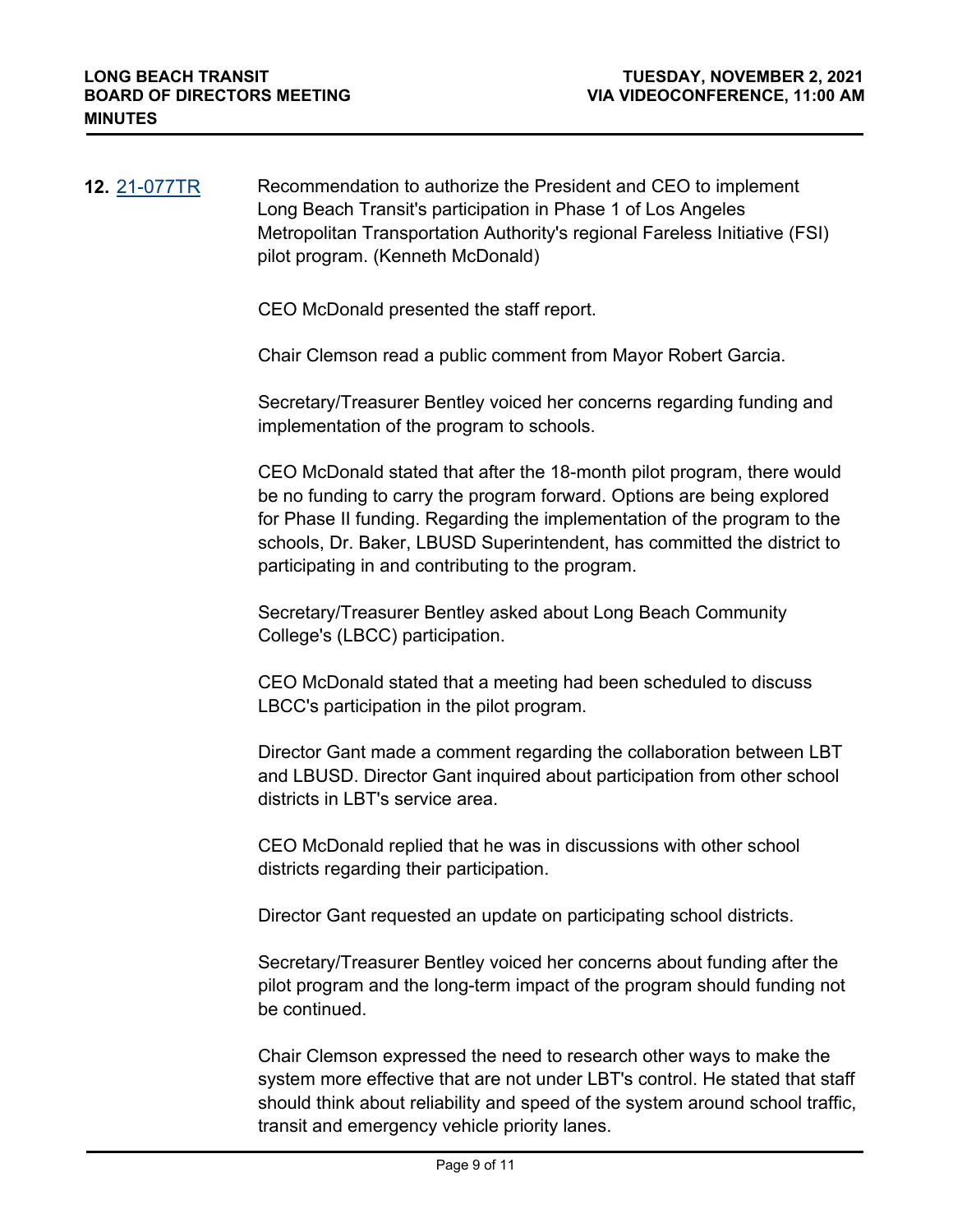Discussion ensued regarding transit efficiency.

**A motion was made by Director Gant, seconded by Director Mejia, to approve recommendation. The motion carried by the following vote:**

- **Yes:** 4 Sumire Gant, Abigail Mejia, Colleen Bentley and Michael Clemson
- **Abstain:** 1 David Sutton
- **Excused:** 1 Jeffrey Price
	- **Absent:** 1 Jennifer Kumiyama
- 13. Board Request.

Director Gant requested to move the December 9, 2021, meeting time from 9:00 a.m. to a later start time.

Discussion ensued regarding changing the scheduled start time.

The Acting Board Secretary will work with the Board to decide on a new start time for the December 9 Board meeting.

**14.** [21-082TR](http://longbeach.legistar.com/gateway.aspx?M=L&ID=237252) Adjourn. The next regular meeting will be held on December 9, 2021. (Michael Clemson)

The meeting adjourned at 12:51 p.m.

# **A motion was made by Secretary/Treasurer Bentley, seconded by Vice Chair Sutton, to approve recommendation. The motion carried by the following vote:**

- **Yes:** 5 Sumire Gant, Abigail Mejia, Colleen Bentley, David Sutton and Michael Clemson
- **Excused:** 1 Jeffrey Price
	- **Absent:** 1 Jennifer Kumiyama